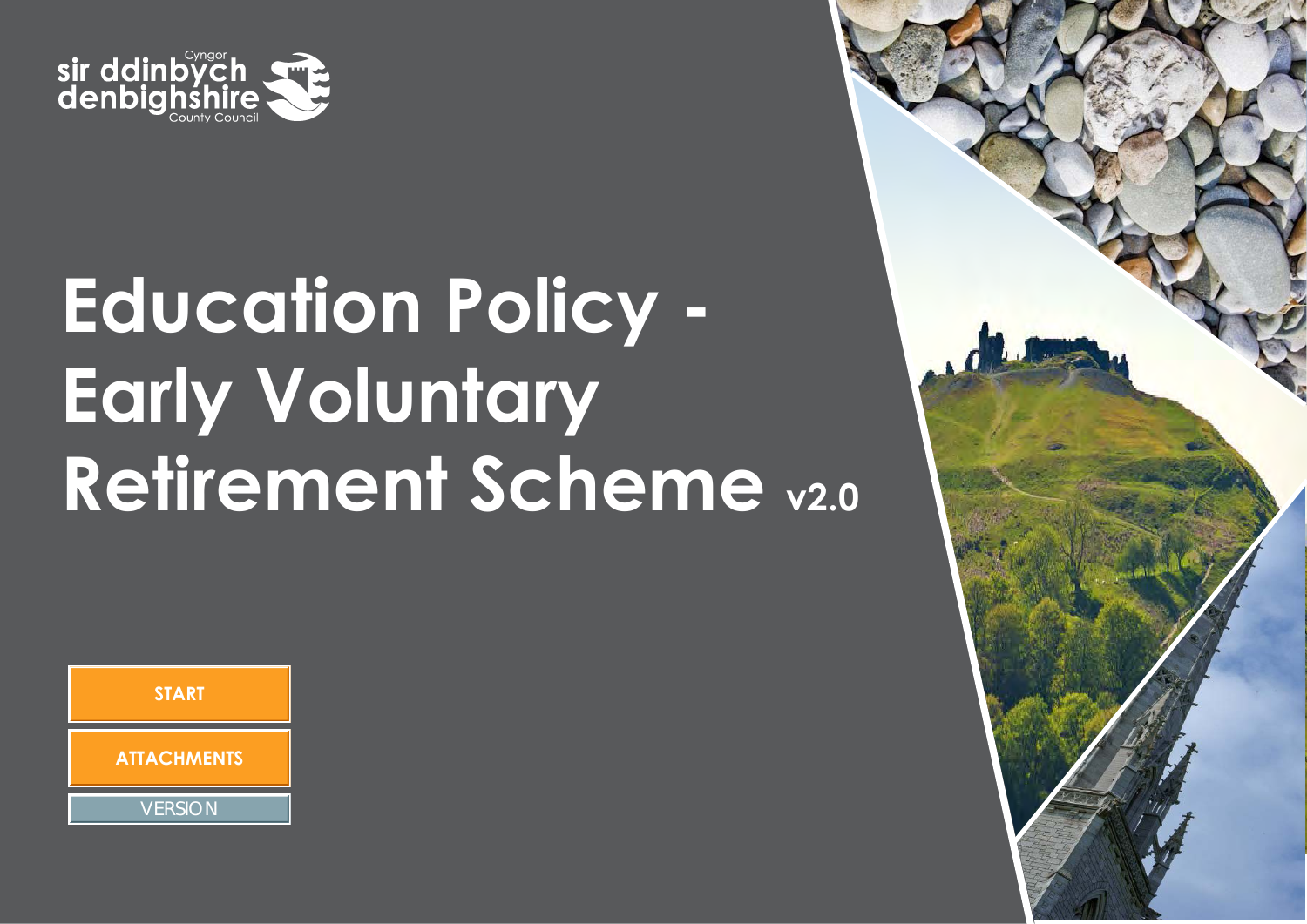Education Policy – Early Voluntary Retirement Scheme

| Policy approved by | Date approved | Date implemented | <b>Policy owner</b> | <b>Review date</b> |
|--------------------|---------------|------------------|---------------------|--------------------|
| Full council       | 31/03/11      | 31/03/11         | NE & JP             | 25/04/14           |

Prior to contacting Human Resources regarding the content of this policy, it is recommended that you refer to the most up to date version on the intranet and the relevant guides.

As is the case with all intranet documents, this policy is subject to regular review due to legislative and policy changes. The latest versions of all Human Resource documents can be found on the HR intranet pages.

| <b>Version No.</b> | Date approved | <b>Approved by</b> | Amendment    |
|--------------------|---------------|--------------------|--------------|
| v1.0               | 31/03/11      | Full council       | New policy   |
| v2.0               | 25/04/18      | Andrea Malam       | Reformatting |
|                    |               |                    |              |
|                    |               |                    |              |
|                    |               |                    |              |
|                    |               |                    |              |
|                    |               |                    |              |
|                    |               |                    |              |
|                    |               |                    |              |
|                    |               |                    |              |
|                    |               |                    |              |
|                    |               |                    |              |
|                    |               |                    |              |
|                    |               |                    |              |
|                    |               |                    |              |
|                    |               |                    |              |
|                    |               |                    |              |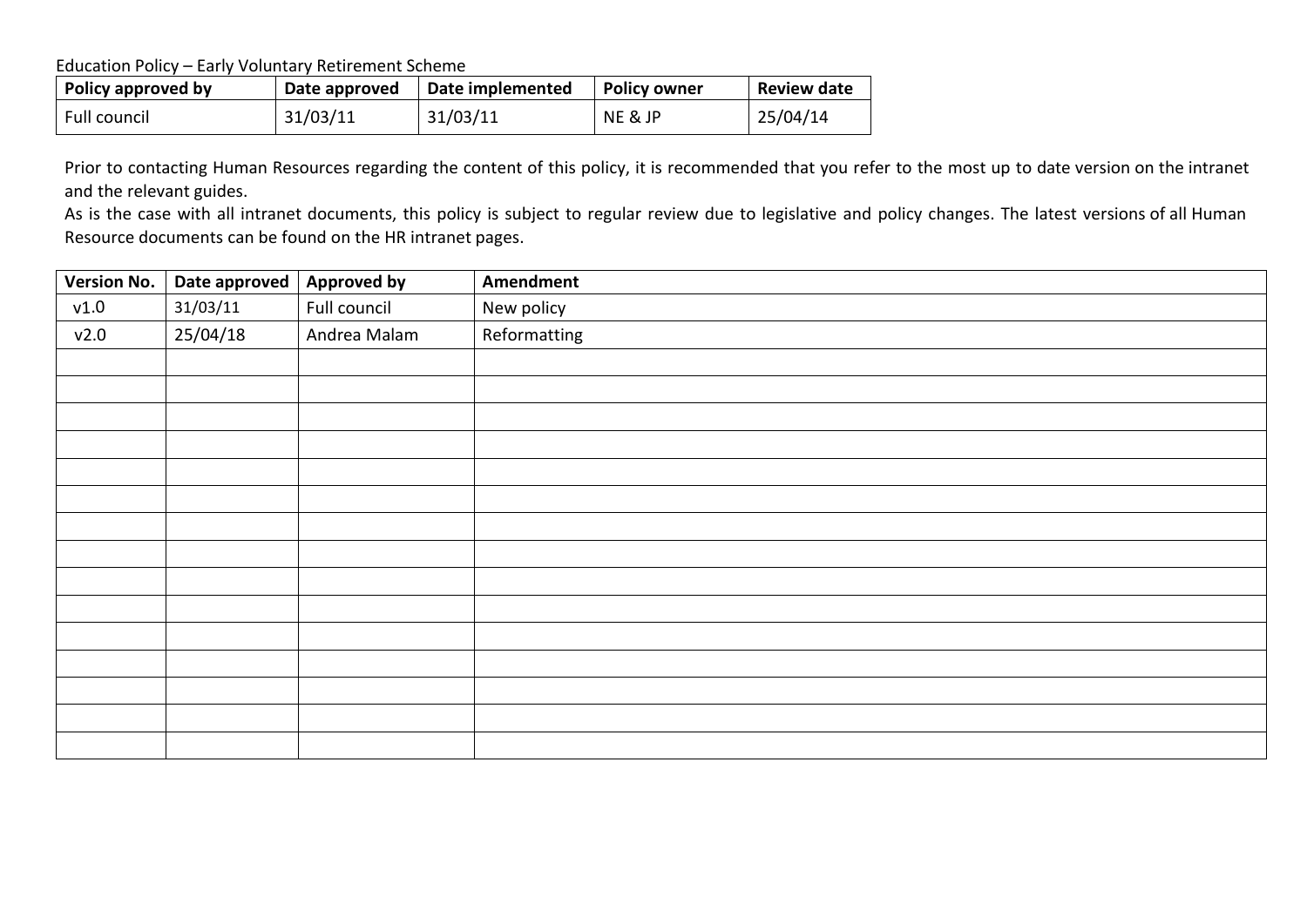# **Early Voluntary Retirement Scheme for School Based Employees Policy Statement**

*Denbighshire County Council recognises the need to retain the skills and experience of older employees for the benefit of the organisation and society as a whole. Denbighshire County Council is therefore committed to working with employees to facilitate a flexible retirement arrangement which will meet the needs of both the individual and the service.*

## **Contents**

- **1. Introduction**
- **2. Aims**
- **3. Application/Scope**
- **4. Engagement / Participation**
- **5. Legal references**
- **6. Policy Details**
	- 6.1 Conditions of the Scheme
		- 6.1.1 Eligibility
		- 6.1.2 Decisions
		- 6.1.3 Date of Release
		- 6.1.4 Re-employment
	- 6.2 Benefits Payable

# **7. The Procedure**

- 7.1 Application<br>7.2 Selection
- Selection 7.2.1 Selection Criteria
- 7.3 Notification

# **8. Supporting documents Appendices**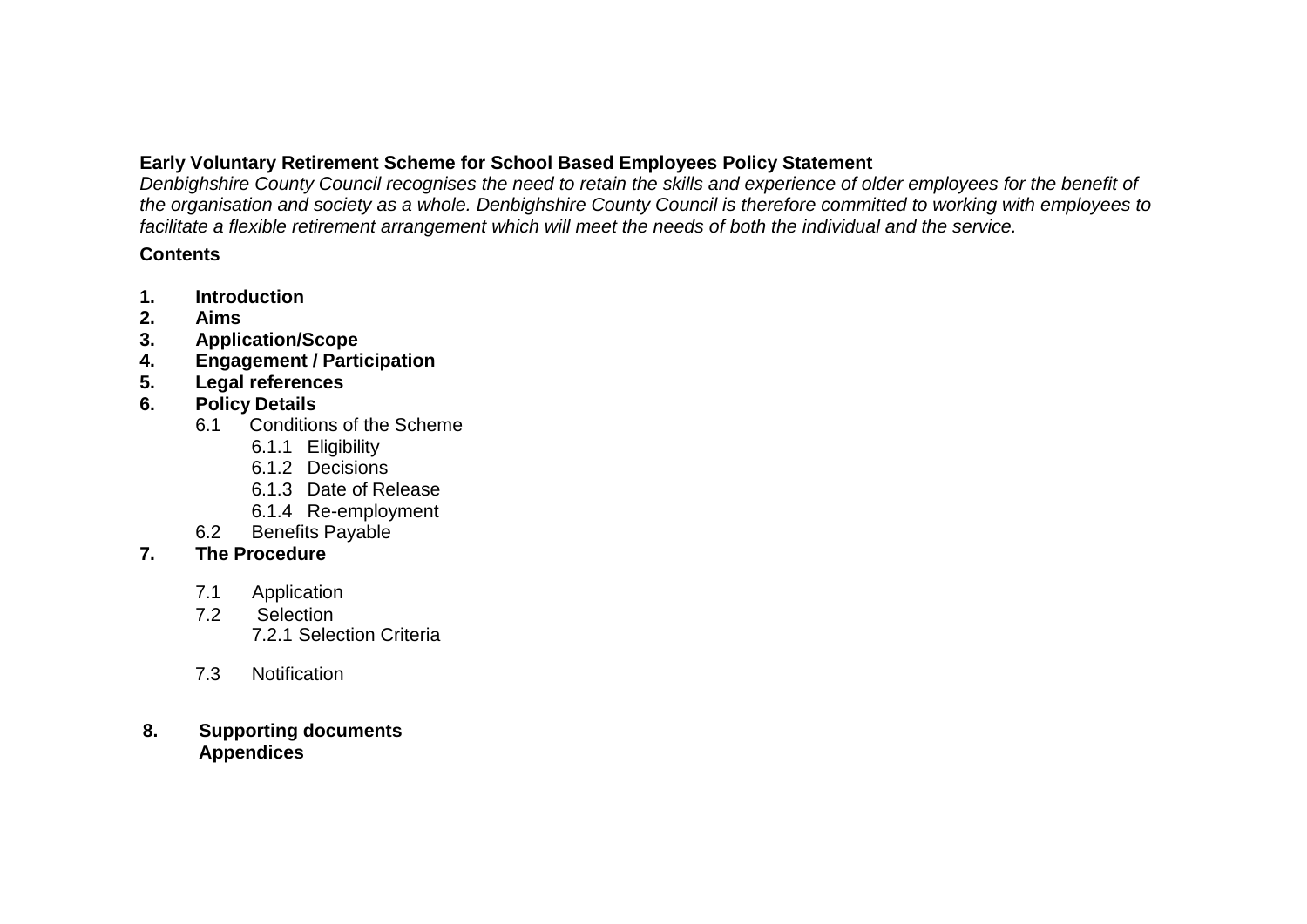#### **Introduction**

The Early Voluntary Retirement Scheme (EVR) for School based staff within Denbighshire County Council is a joint Agreement between the Council, schools and the recognised unions / associations.

This document details the conditions of the scheme, the criteria for selection, the application process and the terms of the benefits payable to successful applicants.

Decisions relating to all applications will be made by the Governing Body supported by the appropriate criteria and evidence.

#### **Aims**

This procedure aims to provide Governing Bodies, Headteachers, Line Managers and employees with a concise procedure for dealing with Early Voluntary Retirement in order to ensure fair, consistent treatment for all employees.

#### **Application/Scope of Policy**

The scheme applies to:

- All permanent staff employed within Denbighshire County Council schools
- All Centrally employed teaching staff

## **Engagement /Participation/Consultation**

This procedure has been created following consultation with the recognised teaching and non-teaching unions/associations to ensure that all employees to which the procedure pertains, are treated in a fair and equitable manner.

## **Legal & Other References**

The policy complies with the statutory minimum set out in the Human Rights Act 1998 and with consideration to the following legislation:-

- Employment Act 2002
- Employment Rights Act 1996
- Equality Act 2010

No employee shall be treated less favourably on the grounds of sex, race, ethnic or national origin, religion or belief, disability, sexual orientation, marital status, age or language.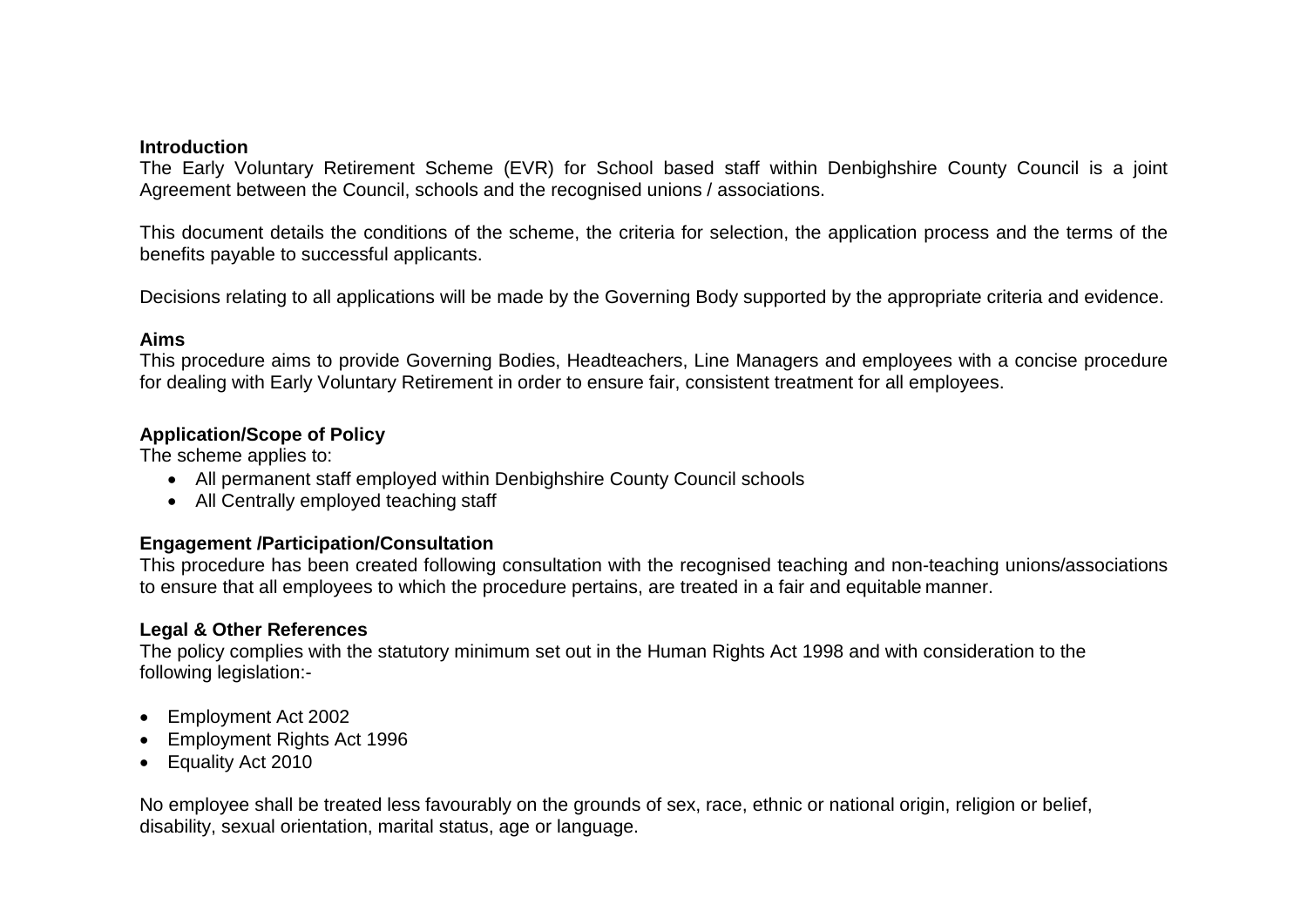## **Policy Details**

# **6.1 Conditions of Scheme**

# **6.1.1 Eligibility:**

- Applicants must satisfy the following eligibility criteria:
- Hold a permanent post within Denbighshire County Council on the proposed date of retirement
- Be eligible to receive payment of superannuation benefits in accordance with the terms and conditions of the Teachers and Local Government Pension scheme
- Must be under normal pension age and aged 55 or over and must have attained this age on or before the proposed date of retirement

# **6.1.2 Decisions**

The decision to offer Early Voluntary Retirement to applicants will be the decision of the Governing Body of the School as the budget holder. However there will be discussion and consultation opportunities through the consultative forums.

The decision to approve the release of individuals under the terms of the scheme will be that of the relevant school Governing Body / Head of Service.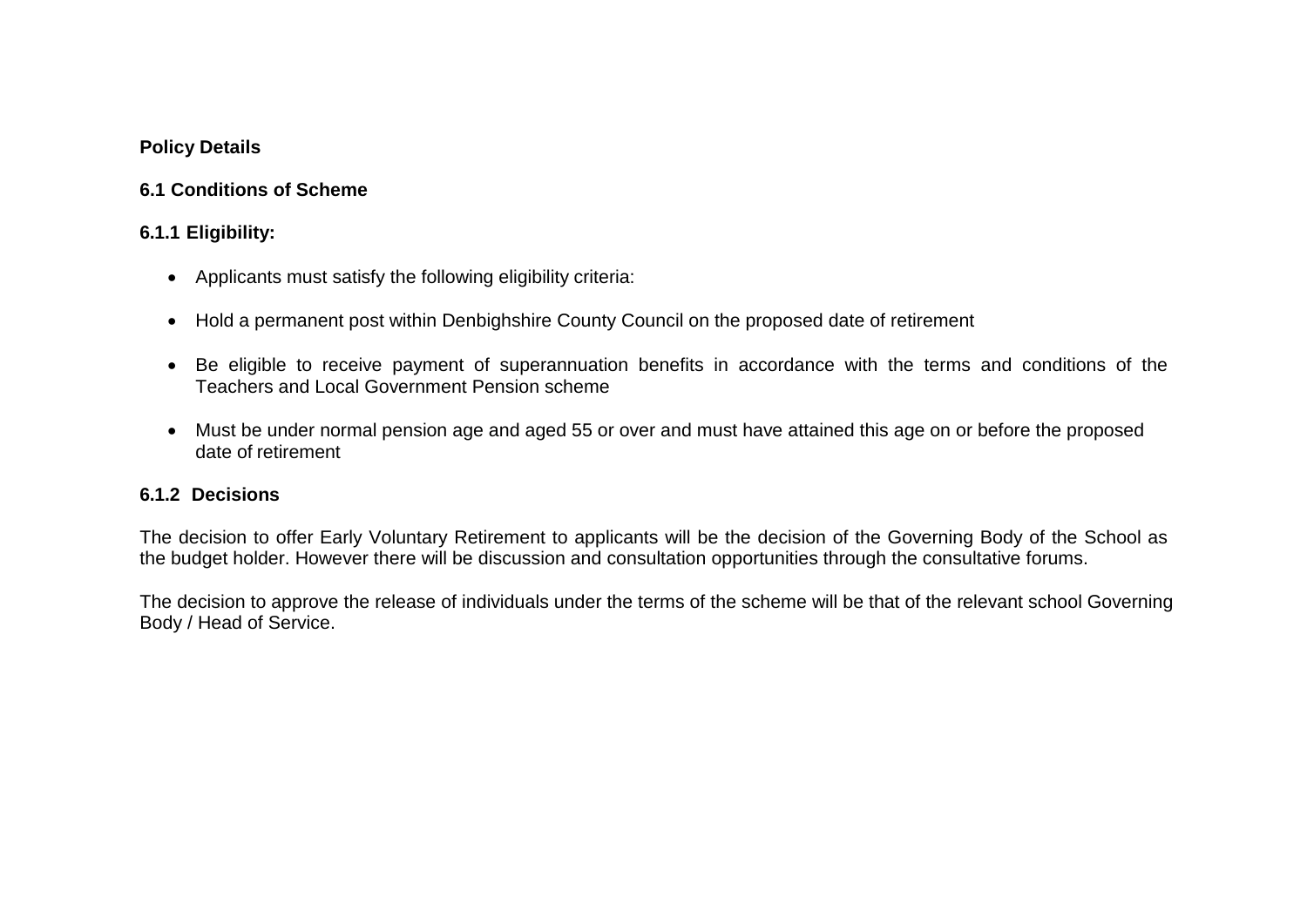## **6.1.3 Date of Release**

In accordance with the provisions of the EVR scheme, there will normally be three applicable dates in any year upon which staff may apply to be granted EVR:

- $\bullet$  31<sup>st</sup> August
- 31<sup>st</sup> December
- $\bullet$  30<sup>th</sup> April

The first date upon which applicants may be released under the terms of the EVR scheme will be 31st December in the academic year of application.

There is no guarantee that the date of release under the EVR scheme will be the same as the date requested.

## **6.1.4 Re-employment:**

Successful applicants will not be eligible to apply for permanent or fixed term/temporary teaching contract with Denbighshire County Council following retirement from the Council under the EVR scheme.

Note:

Employees who would wish to access part of their pension and continue working may wish to consider the 'Phased Retirement' option available under the Teachers or Local Government Pension Scheme. For further information please contact the Human Resources.

Successful applicants will be eligible to enrol on the Denbighshire County Council Supply Teacher Register.

# **6.2 Benefits Payable**

Benefits payable to successful applicants will be in accordance with the relevant terms and conditions of the Teachers Pension Scheme (TPS) and the Local Government Pensions Scheme(LGPS).

Release under the EVR scheme will be without added years.

Employees considering applying for EVR may wish to apply for an estimate of their pension benefits before doing so. For information on how to access this information, please contact Human Resources.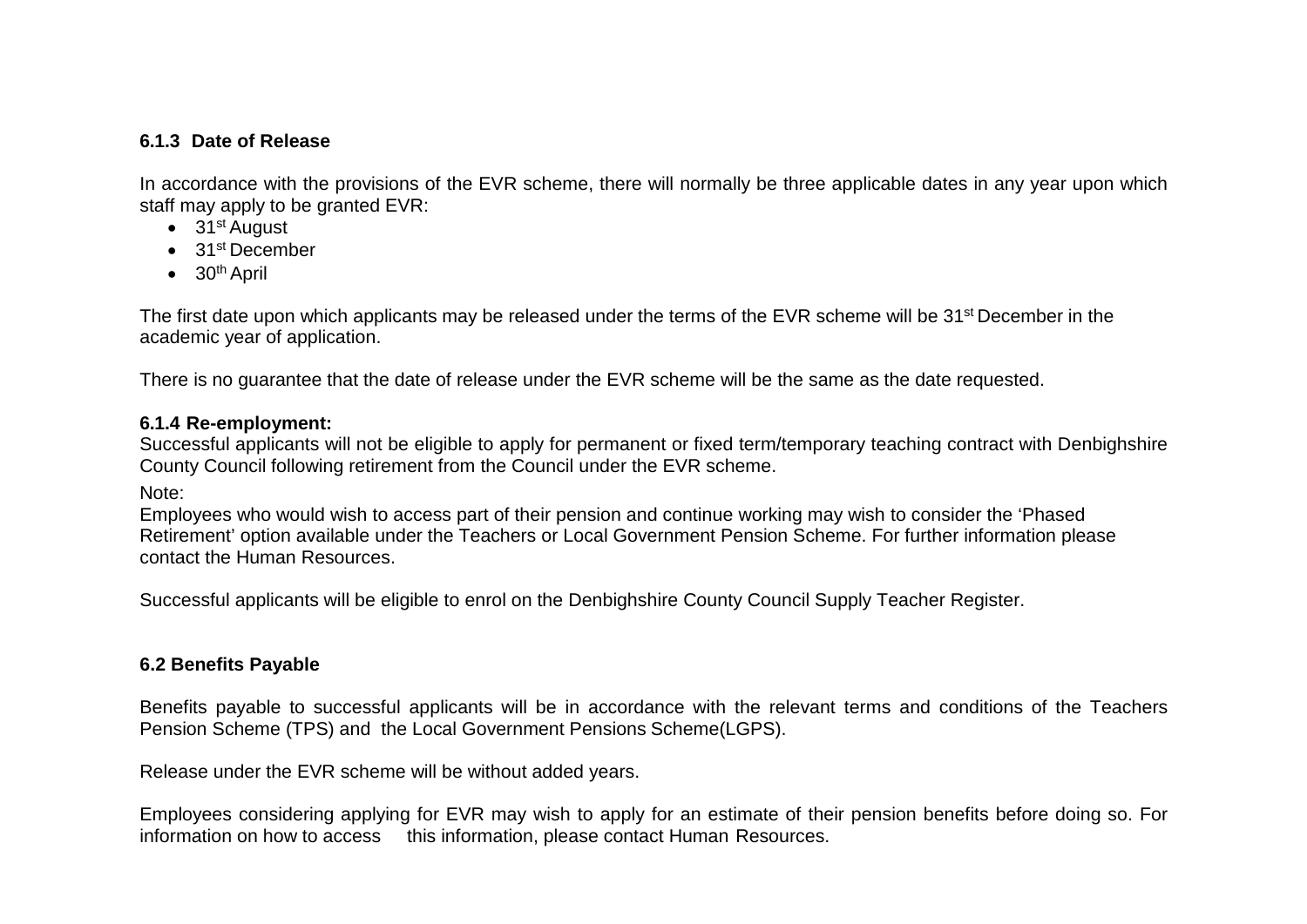## **7. Procedure**

# **7.1 Application**

Applicants must complete an application form (appendix 1) and submit to The Chair of Governors/Head of Service by a date to be agreed. This application must be supported by the Headteacher/Line manager and in the case of a Head teacher by the Head of School Improvement and Inclusion

Staff employed within a school must also submit a copy of the application form to the Headteacher/Chair of the Governing Body

Staff employed centrally by the LEA must submit a copy of the application form to the relevant Line manager and must obtain their support.

Quotes for all the applicants must be obtained via the HR Business Partner for the service. This will include capitalisation costs. These estimates will be provided within 10 working days of enquiry,

The Chair of the Governing Body / Line manager is required to submit a written business case to the Finance committee and staffing committee/Head of Service , detailing the school's position regarding each application. This will be considered in conjunction with the application form

All applicants will receive written confirmation of receipt of their application from the Chair of the Governing Body or Head of Service The letter will give applicants the opportunity to withdraw their application by a specified date prior to any final decisions to be taken by the above.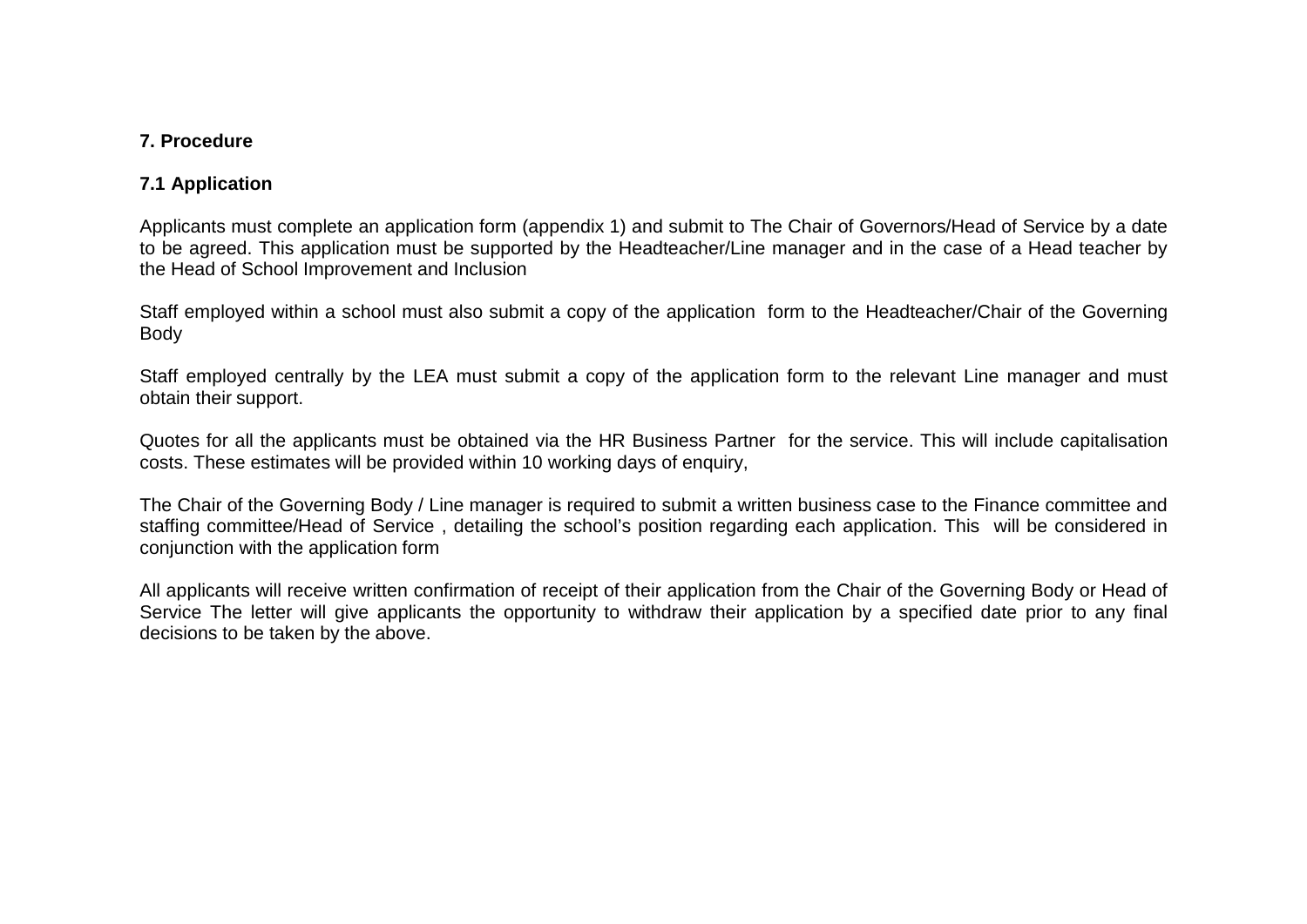# **7.2 Selection Process**

All applications will be considered by the Governing body /head of service as detailed.

The scheme's budget position will determine the level of finance available to fund the decisions of EVR. In the case of a school recommendation will then be made the staffing committee following advice from the LEA Finance and HR Services and the schools finance committee and Head teacher

During the selection process, the Governing Body/Head of Service will give consideration to the following:

- The audited finances of the school/service
- The copies of the application forms
- The reports from relevant Staffing committee /line manager outlining the school's/service's position with regard to each application. This is to include the impact that granting EVR to the applicant would have on such things as potential staffing reductions or efficiency savings, or employment legislation implications. It is essential that advice is sought from both DCC Finance and HR Services

# **7.2.1 Selection Criteria**

The Governing body/Head of Service will have regard to the following criteria when considering all applications. It should be noted that the criteria are not listed in any order of priority.

- The leadership capacity within the school/service
- The Curriculum/Service needs of the school
- The School/Service Development Plan
- The application must be supported by the Headteacher/Head of Service and following the advice of DCC finance and HR services
- Staffing reductions in schools and any potential redeployment / redundancy implications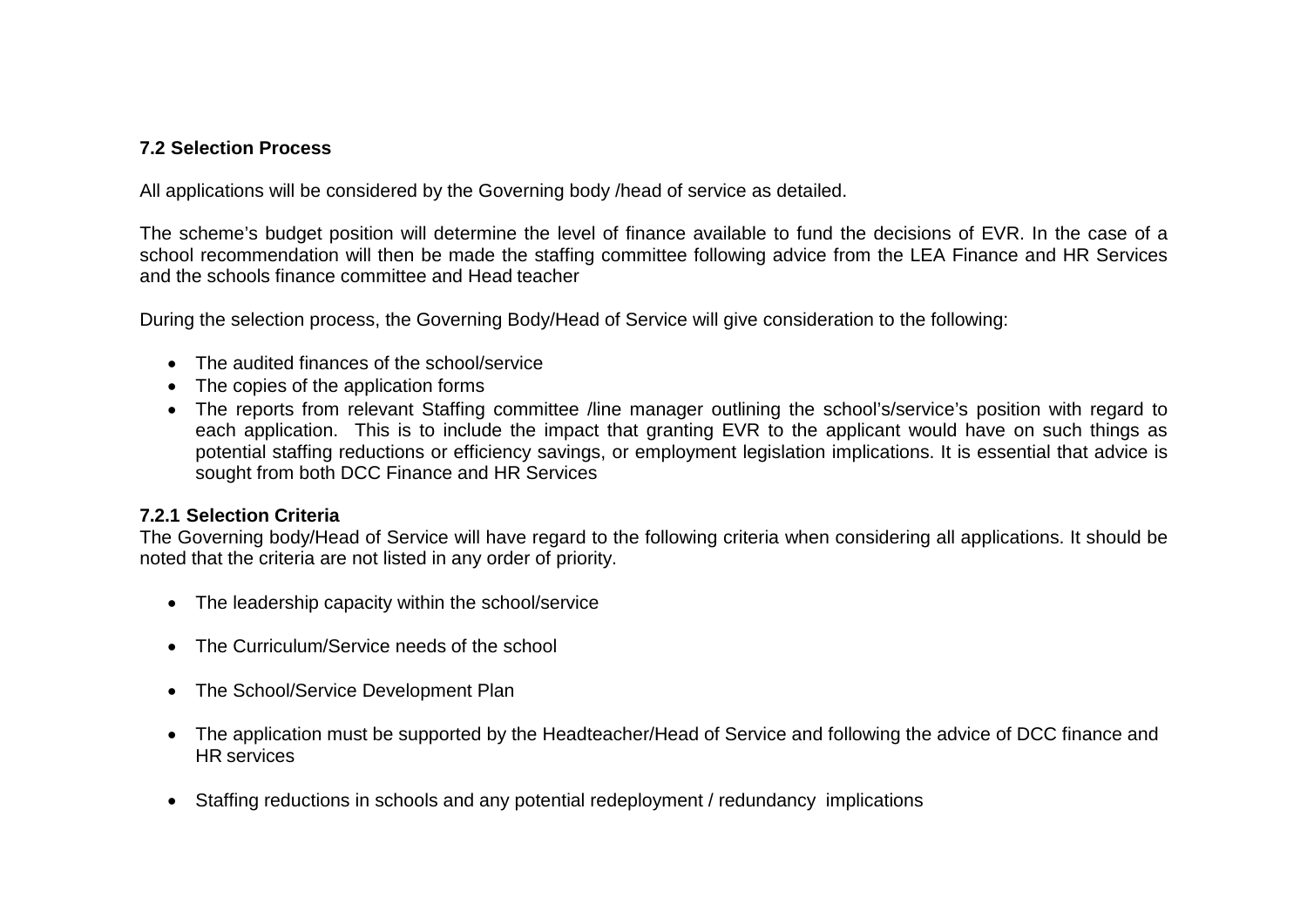- Teachers affected by reorganisation and / or school closure, for whom a post of equal status cannot be found
- The efficiency of the service

The employer's cost of each application in order that the cost can be repaid as efficiently as possible and to the full benefit to the service.

## **7.3 Notification Process**

On conclusion of the EVR decision meeting/s, the Chair of Governor Body/Head of Service will notify relevant Employee/ line Manager / Union Branch Secretaries as to the outcome of applications from their school / service.

For successful applicants, school Governing Bodies / Heads of Service will be requested to inform Human Resources of their approval to release the relevant personnel.

All applicants will receive written notification from the School as to the outcome of their application.

If the employee is unhappy with the decision of the Governing Body /head of Service they have the right to invoke the School/ Council Grievance procedure

The Finance Committee/LLL Finance manager will submit a report of the decisions to the Schools Governing Body / the LifeLong Learning Scrutiny Committee for information